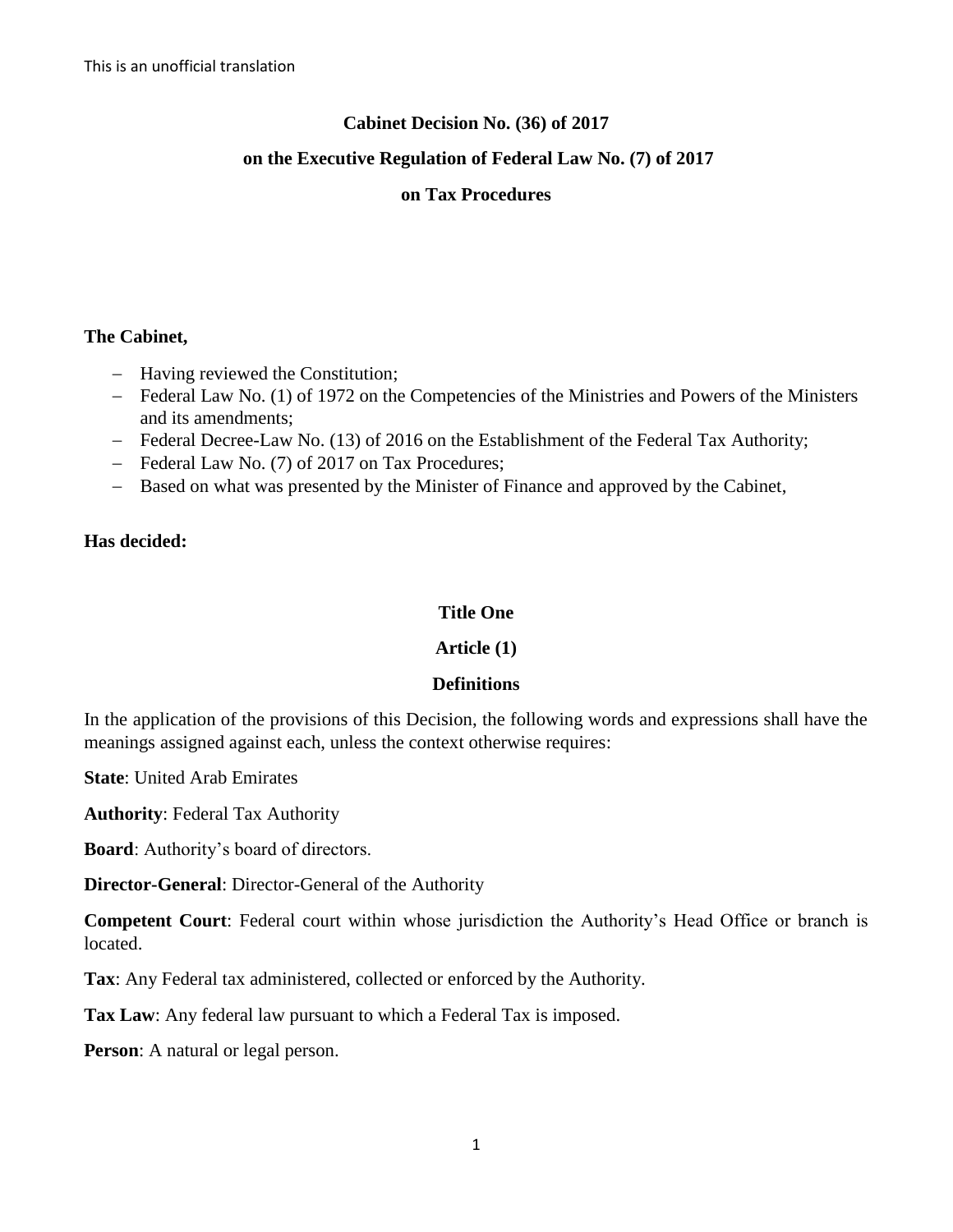**Business**: Any activity conducted in an ongoing, regular and independent manner by any Person and in any location, such as an industrial, commercial, agricultural, professional, vocational or service activity, drilling activities or anything related to the use of material or non-material property.

**Premises**: the place of business of the Person subject to Tax Audit, any other place in which he conducts his business, or where he stores goods or records.

**Taxable Person**: A Person who is subject to Tax under the provisions of the relevant Tax Law.

**Taxpayer**: Any Person who is obligated to pay Tax in the State under the Tax Law, whether such Person is a Taxable Person or an end consumer.

**Tax Return**: Information and data specified for Tax purposes and submitted by a Taxable Person in accordance with the form prepared by the Authority

**Tax Period**: A specified period of time for which the Payable Tax shall be calculated and paid.

**Tax Registration**: A procedure by which a Taxable Person or his Legal Representative registers with the Authority for Tax purposes.

**Tax Registration Number (TRN)**: A unique number issued by the Authority for each Person registered for Tax purposes.

**Registrant**: A Taxable Person who has been granted a TRN.

**Legal Representative**: The manager of a company or a guardian or custodian of a minor or incapacitated person, or the bankruptcy trustee appointed by court for a company that is in bankruptcy, or any other Person legally appointed to represent another Person.

**Due Tax**: Tax that is calculated and imposed under the provisions of any Tax Law.

**Payable Tax**: Tax that has become due for payment to the Authority.

**Administrative Penalties**: Monetary amounts imposed on a Person by the Authority for breaching the provisions of the Law or the Tax Law.

**Refundable Tax**: Amounts that have been paid and that the Authority may return in whole or in part to the Taxpayer pursuant to the relevant Tax Law require to use for the payment of amounts due or Administrative Penalties or require to carry forward to future Tax Periods depending on the nature of the refund, according to the Tax Law.

**Tax Assessment**: A decision issued by the Authority in relation to the Payable Tax or Refundable Tax.

**Administrative Penalties Assessment**: A decision issued by the Authority concerning Administrative Penalties due.

**Notification**: Notification to the concerned Person or his Tax Agent or Legal Representative of the decisions issued by the Authority through the means stated in the Law and this Decision.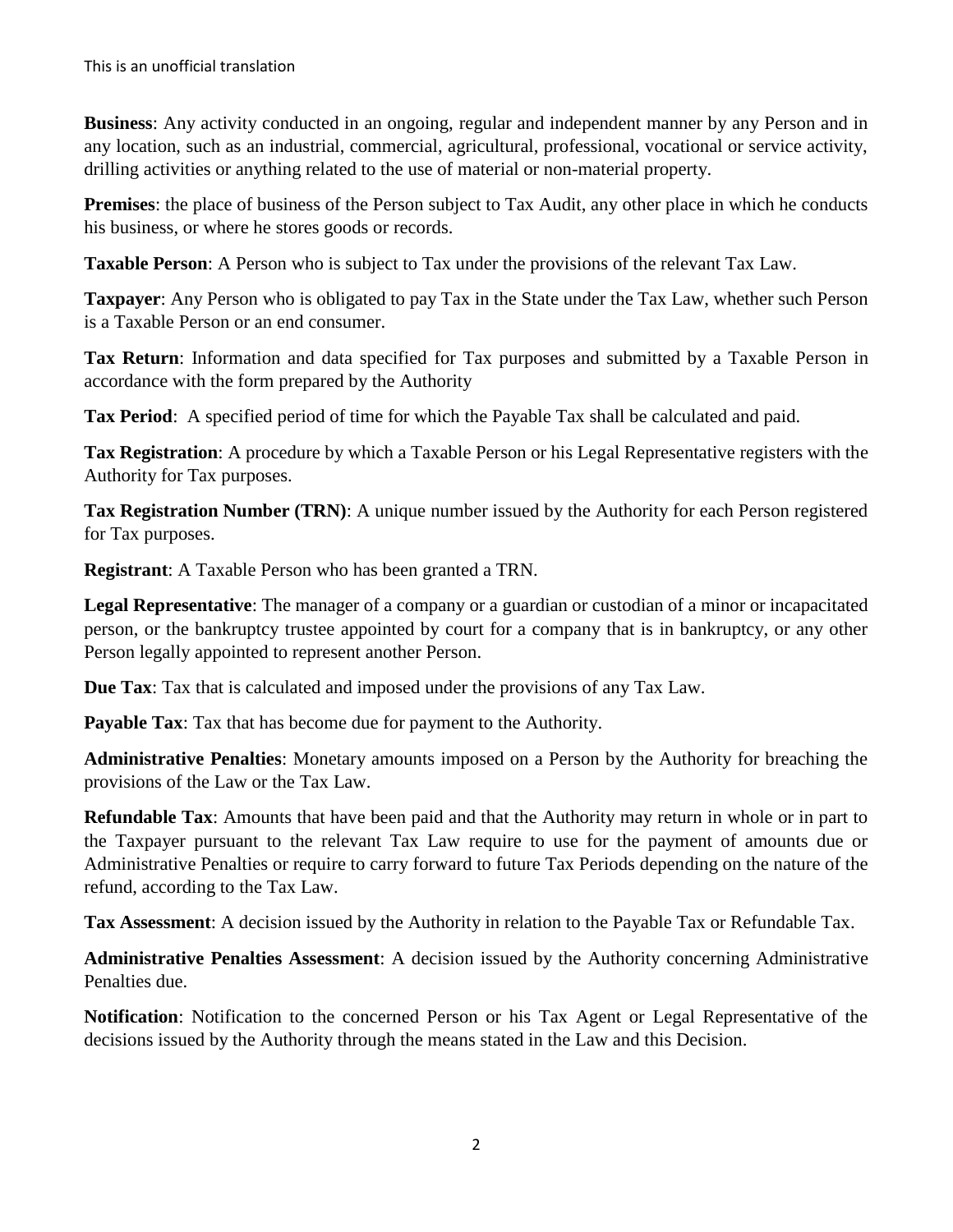**Voluntary Disclosure**: A form prepared by the Authority pursuant to which the Taxpayer notifies the Authority of an error or omission in the Tax Return, Tax Assessment or Tax Refund application in accordance with the provisions of the Tax Law.

**Register**: The Register of Tax Agents.

**Tax Agent**: Any Person registered with the Authority in the Register, who is appointed on behalf of another Person to represent him before the Authority and assist him in the fulfilment of his Tax obligations and the exercise of his associated tax rights.

**Tax Audit**: A procedure undertaken by the Authority to inspect the commercial records or any information or data related to a Person conducting Business.

**Tax Auditor**: Any member of the Authority's staff appointed as a Tax Auditor.

**Documents**: Original documents or copies thereof that are related to the Person conducting a Business, and forming a part of the Person's legal records.

**Assets**: Tangible assets, including equipment, machinery, stock and others, that the Authority has considers as owned, leased or used in connection with the conduct of business by any Person.

**The Law**: Federal Law No. (7) of 2017 on Tax Procedures.

#### **Title Two**

## **Keeping Accounting Records and Commercial Books**

## **Article (2)**

#### **Keeping Accounting Records and Commercial Books**

- 1. Accounting Records and Commercial Books shall include the following:
	- a. Accounting books in relation to that Business, which include records of payments and receipts, purchases and sales, revenues and expenditures, and any business, and any matters as required under any Tax Law or any other applicable law, including:
		- 1) Balance sheet and profit and loss accounts.
		- 2) Records of wages and salaries.
		- 3) Records of fixed assets.
		- 4) Inventory records and statements (including quantities and values) at the end of any relevant Tax Period and all records of stock-counts related to Inventory statements.
	- b. Additional records as may be required in the Tax Law and its Executive Regulation.
- 2. In addition to the Accounting Records and Commercial Books mentioned in Clause (1) of this Article, the Authority may require any other information in order to confirm, through an audit trail, the Person's Tax obligations, including any liability to register for Tax purposes.

## **Article (3)**

## **Period of Record-Keeping**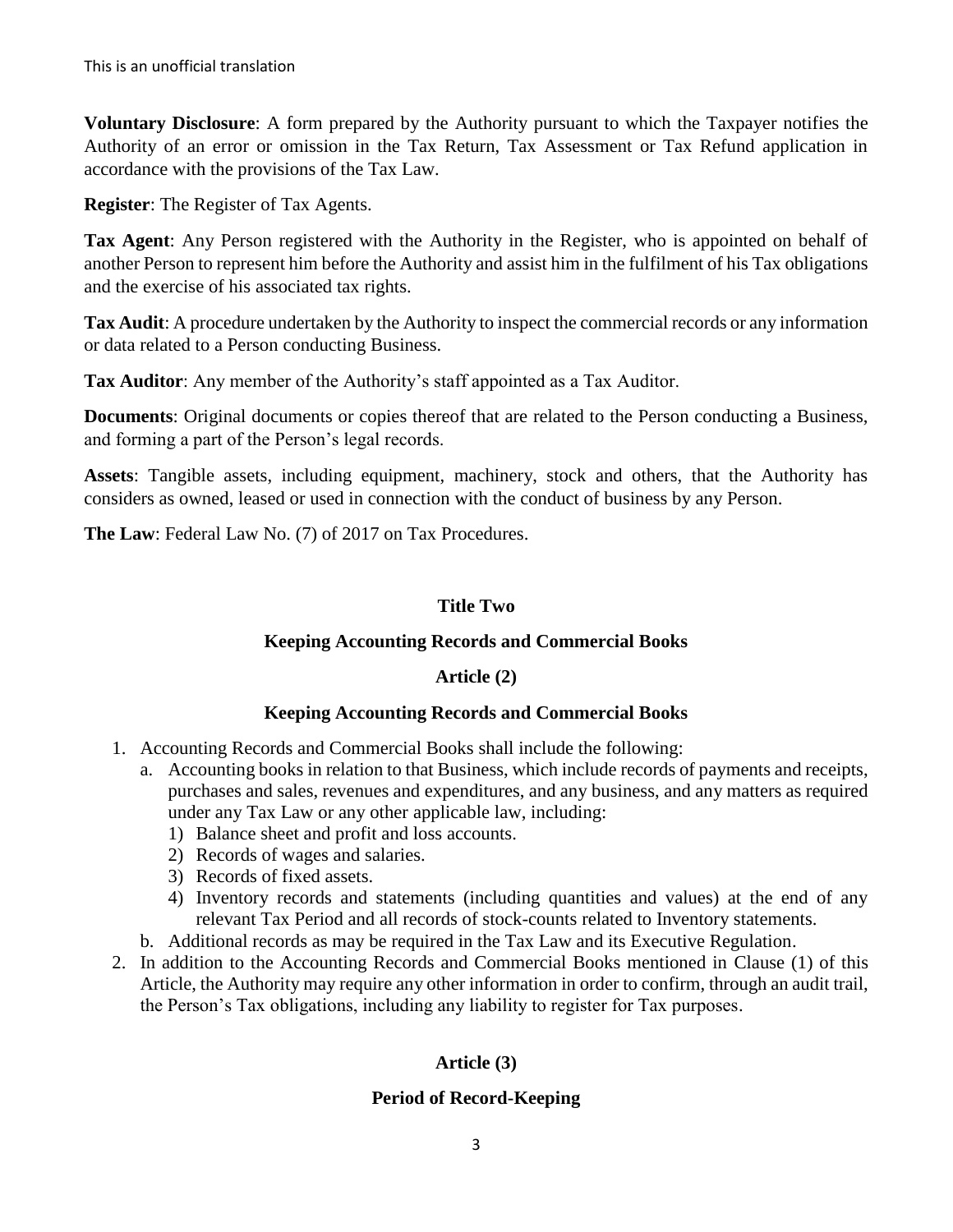- 1. Every Person holding and maintaining any of the records mentioned in Article (2) of this Decision, shall keep these records in a manner that enables the Authority, or an officer authorised by the Authority, to ascertain that Person's Tax obligations, as follows:
	- a. For a period of (5) years after the end of the Tax Period to which they relate in the case of a Taxable Person.
	- b. For a period of (5) years from the end of the calendar year in which the concerned document was created in the case of non-Taxable Persons.
	- c. For a period specified in the Tax Law for real estate records.
- 2. The Authority may, before the expiry of the period specified in paragraph (a) of Clause (1) of this Article, inform the Person to retain the records for a further period not exceeding (4) years, in cases where he is required to do so including the following:
	- a. If the Taxable Person's tax obligations are subject to a dispute between him and the Authority.
	- b. If the Person is being subject to a Tax Audit and that Tax Audit has not yet been completed.
	- c. If the Authority has given notice to the Person that it intends to conduct a Tax Audit before the expiry of the period specified in Clause (1) of this Article.
- 3. If a Person is no longer a Taxable Person, he shall be required to comply with the provisions of paragraph (b) of Clause (1) of this Article.
- 4. Where a Person enters into bankruptcy proceedings, his Legal Representative is required to keep the records of that Person for 12 months from the date on which those proceedings have come to an end.
- 5. For the purposes of Clause (4) of this Article, should the Authority require the records to be kept for a longer period, it may take possession of them, at a time agreed with the Legal Representative responsible for the relevant bankruptcy proceedings.

# **Article (4)**

## **How to Keep Accounting Records and Commercial Books**

- 1. Unless otherwise required by the Tax Law, the obligation to maintain Accounting Records and Commercial Books shall be met through any of the following:
	- a. Creating the record and the retention of original Documents which support the entries contained in the record.
	- b. Creating the record and preserving the information that was contained in the original document, provided that:
		- 1) The information matches the data contained in the original document, and shall be available during the periods referred to in Article (3) of this Decision.
		- 2) The information retained or stored in either photocopy or electronic form, and an easily readable copy of it can be reproduced within a reasonable period, if requested by the Authority.
- 2. The Authority may lay down the rules of preserving information contained in Accounting Records and Commercial Books, and impose such reasonable requirements for ensuring that the information will be as readily available to it as if the original records themselves had been preserved.

## **Article (5)**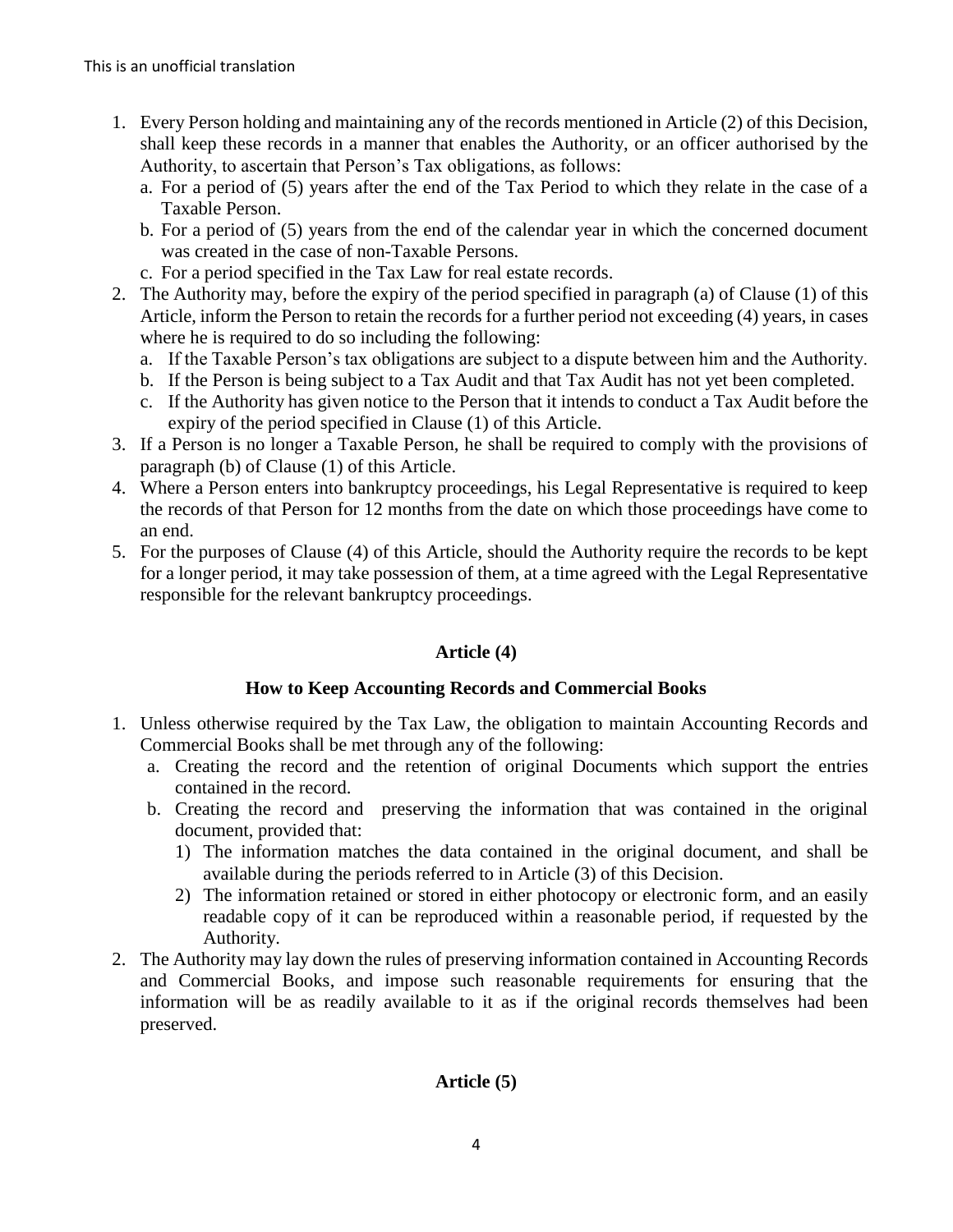## **The use of a language other than the Arabic**

- 1. Tax Return, data, information, records and other Documents related to any Tax shall be submitted to the Authority in Arabic, as per the mechanism specified by the Tax Law.
- 2. As an exception to Clause (1) of this Article, the Authority may accept data, information, records and other Documents related to any Tax to be submitted to it in English; the Authority may, at its discretion, request the Person to translate some or all of these to Arabic.
- 3. Where the data, information, records and other Documents related to any Tax are issued in any foreign language other than English, the Person is required to submit these Documents to the Authority as translated into Arabic.
- 4. The Person submitting any translation of data, information, records and other Documents related to any Tax to the Authority shall be liable for the accuracy and correctness of the translation, and shall bear all associated costs. The Authority shall have the right to rely on the translation provided.

# **Title Three**

# **Registration and De-Registration for Tax Purposes**

## **Article (6)**

# **Procedures of Tax Registration, De-registration and Amending Details of Registration**

The following procedures with respect to tax registration and de-registration shall be followed:

- 1. A Tax Registration application shall be submitted by the non-registered Taxable Person or any other Person who has the right to be registered to the Authority according to the forms adopted by the Authority in this regard.
- 2. A Tax de-registration application shall be submitted to the Authority by the Registrant who is required or has the right, to be deregistered based on the forms adopted by the Authority in this regard.
- 3. The Authority shall review the tax registration or de-registration application in accordance with the rules adopted in this regard.
- 4. Tax registration or de-registration shall be finalised by issuing the Tax Registration Number for the applicant, or cancelling this number, or reactivating the Tax Registration Number if the Authority re-registers a Person, as the case may be.
- 5. The Authority shall notify the Person of his tax registration or de-registration or the reactivation of his registration based on the mechanism adopted thereby in this regard.
- 6. A Registrant shall within (20) business days notify the Authority of any of the following:
	- a. Any change to the name, address, articles of association, or nature of the Business of that Registrant.
	- b. Any change to the address from which any Business is conducted by that Registrant.
- 7. The Government body responsible for issuing business licences shall inform the Authority in writing of any licences that has been issued thereby on the form specified by the Authority, within (20) business days from issuing the licence, provided that such notification include the following:
	- a. The name of the business.
	- b. The type of commercial licence.
	- c. The commercial licence number.
	- d. The date of issuance of the commercial license.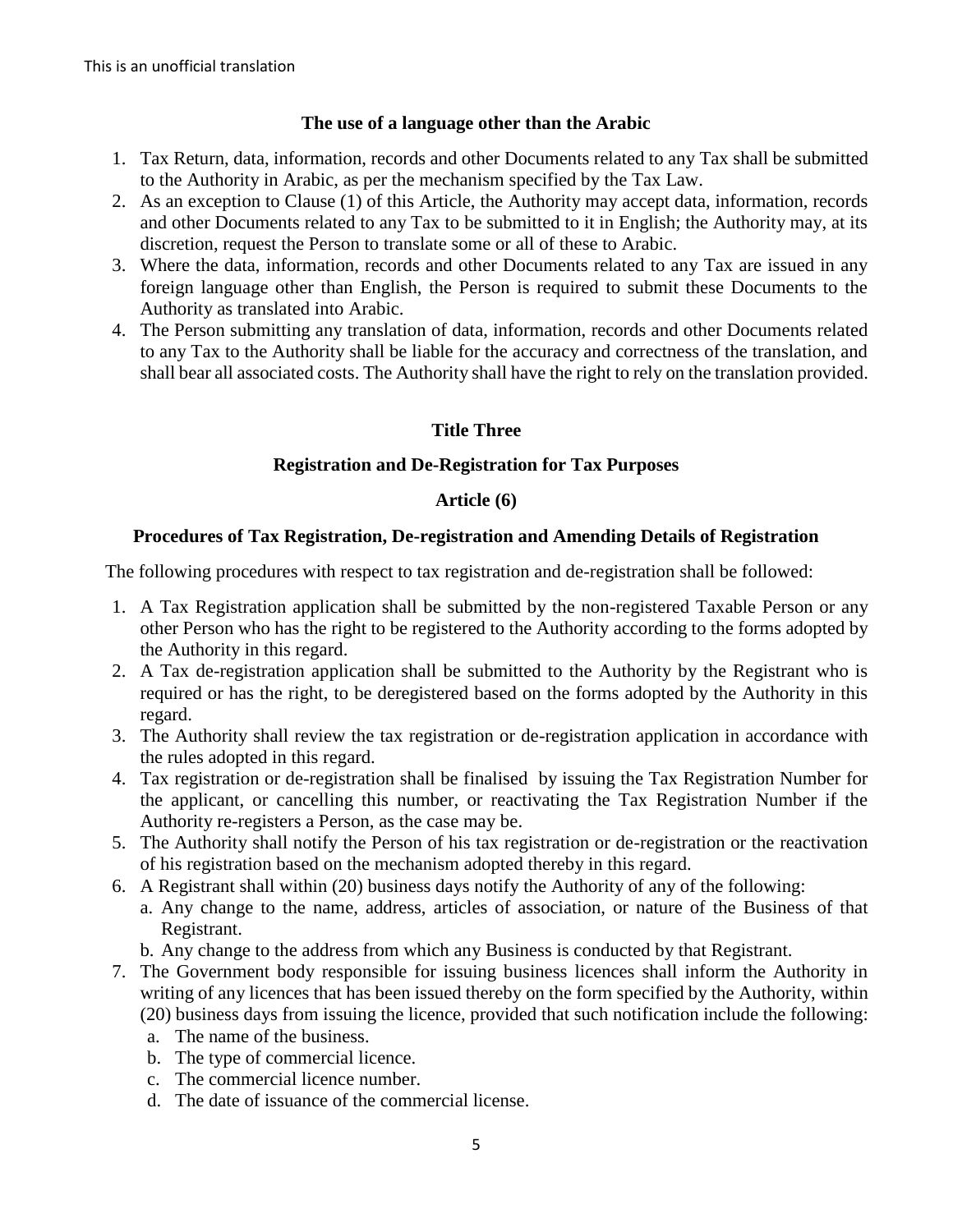- e. The registered address of the business.
- f. Description of the activities of the business.
- g. The details of the owners and directors of the business.
- h. Any other information requested by the Authority.
- 8. Any Person appointed as a Legal Representative is required to give a notice of his appointment to the Authority within (20) business days from the appointment date, such notice shall be in writing or by the form determined by the Authority, and shall include the following:
	- a. The type of appointment.
	- b. The Person's responsibilities.
	- c. The duration of the appointment, in the case of fixed-term appointment.
	- d. The name, address and Tax Registration Number, if applicable, of the Taxable Person who is represented by the Legal Representative.
	- e. The name and address of the Legal Representative.
	- f. The legal basis of the appointment.
- 9. When a notice is given in accordance with Clause (8) of this Article, it shall be accompanied by appropriate evidence of the appointment of the Legal Representative, such as a copy of the document that states the legal basis for the appointment.
- 10. The Authority may request further information from the applicant about the appointment of the Legal Representative and may obtain from other persons information relating to the appointment in order to verify the details of the appointment.
- 11. Where the Authority accepts the appointment of the Legal Representative, it will notify the Legal Representative of the acceptance of his appointment within (20) business days as of such acceptance.

## **Title Four**

#### **Tax Obligations**

## **Article (7)**

#### **Allocation of Unidentified payments**

- 1. If the Taxable Person settles any amount to the Authority without specifying the type of Tax or Tax Period to which it relates, the Authority may allocate the amount for settling any debts or liabilities due to the Authority based on seniority.
- 2. If the amount received by the Authority under Clause (1) of this Article, exceeds the Taxable Person's existing liabilities, the Authority shall treat the excess amount received as a credit against future liabilities of the Taxable Person, where the Taxable Person did not request the excess amount to be returned.
- 3. The Authority shall notify the Taxable Person regarding the allocation of payments according to Clause (1) of this Article.

#### **Title Five**

#### **Voluntary Disclosure**

#### **Article (8)**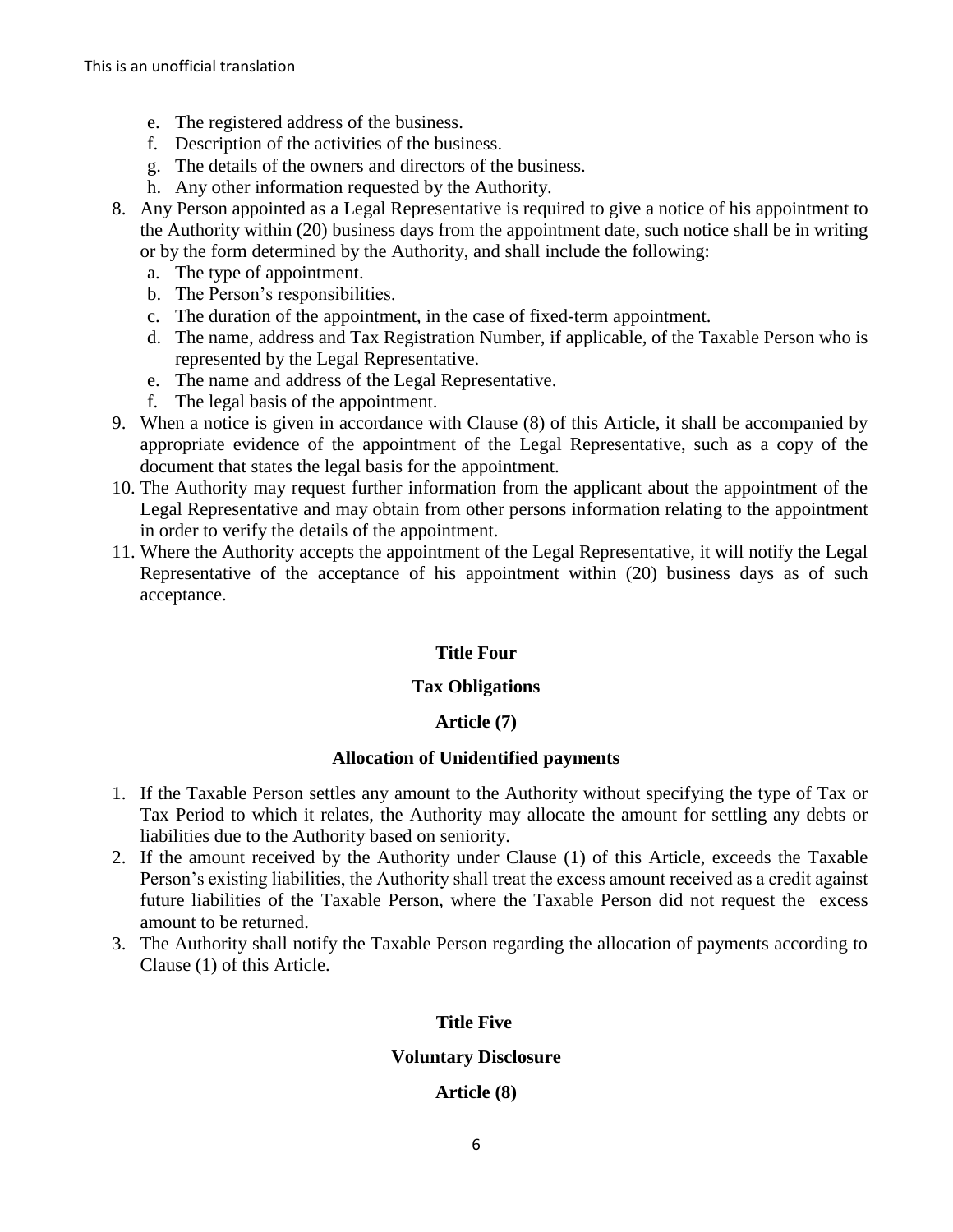## **Time Limits for Voluntary Disclosure**

- 1. If a Taxable Person becomes aware that a Tax Return submitted by him to the Authority or a Tax Assessment sent to him from the Authority are incorrect, resulting in a calculation of the Payable Tax according to the Tax Law being less than required by more than (10,000) Dirhams, the Taxable Person shall make a Voluntary Disclosure to the Authority within (20) business days from the date when the Taxable Person became aware of the error.
- 2. If a Taxable Person becomes aware that a Tax Return submitted by him to the Authority or a Tax Assessment sent to him from the Authority is incorrect, resulting in a calculation of Payable Tax according to the Tax Law being less than required by not more than (10,000) Dirhams, the Taxable Person shall make the following:
	- a. To correct the error in the Tax Return for the Tax Period in which the error has been discovered, if the Taxable Person is obligated to submit a Tax Return to the Authority for this Tax Period.
	- b. The Taxable Person shall make a Voluntary Disclosure to the Authority within (20) business days from the date of becoming aware of the error, if there is no Tax Return through which the error can be corrected according to paragraph (a) of this Clause.
- 3. If a Taxpayer becomes aware that a Tax refund application that he has submitted to the Authority is incorrect, resulting in a calculation of a refund to which he is entitled according to the Tax Law being more than the correct amount, the Taxpayer shall make a Voluntary Disclosure to the Authority within (20) business days from the date when the Taxpayer becomes aware of the error, unless the error was a result of an incorrect Tax Return or Tax Assessment, then provisions of Clauses (1) and (2) shall apply.
- 4. For the purposes of implementing this Article, a Voluntary Disclosure must be made in accordance with the form directed by the Authority.

## **Title Six**

#### **Tax Notifications**

#### **Article (9)**

## **Means of Notification and Correspondence by the Authority**

- 1. The Authority shall execute the Notification by any of the following means:
	- a. Post.
	- b. Registered post.
	- c. By electronic mail to the address provided by the Person being notified.
	- d. Posting on the premises of the Taxable Person
	- e. Any other means as may be agreed by the Person and the Authority.
- 2. If the Authority considers that notifying the unregistered person by the means mentioned in Clause (1) of this Article is not practical for the cases of Notification mentioned in Article (13) of this Decision, the Notification may be made by posting a notice in a printed or written form at the Premises at which a Tax Audit is to be conducted.
- 3. For the purposes of Clause (1) of this Article, the Authority may use any of the following contact addresses for a Person, according to the cases mentioned:
	- a. For delivery by post or registered post: the address provided by the Person to the Authority, or the address of their usual or last known place of residence or business may be used.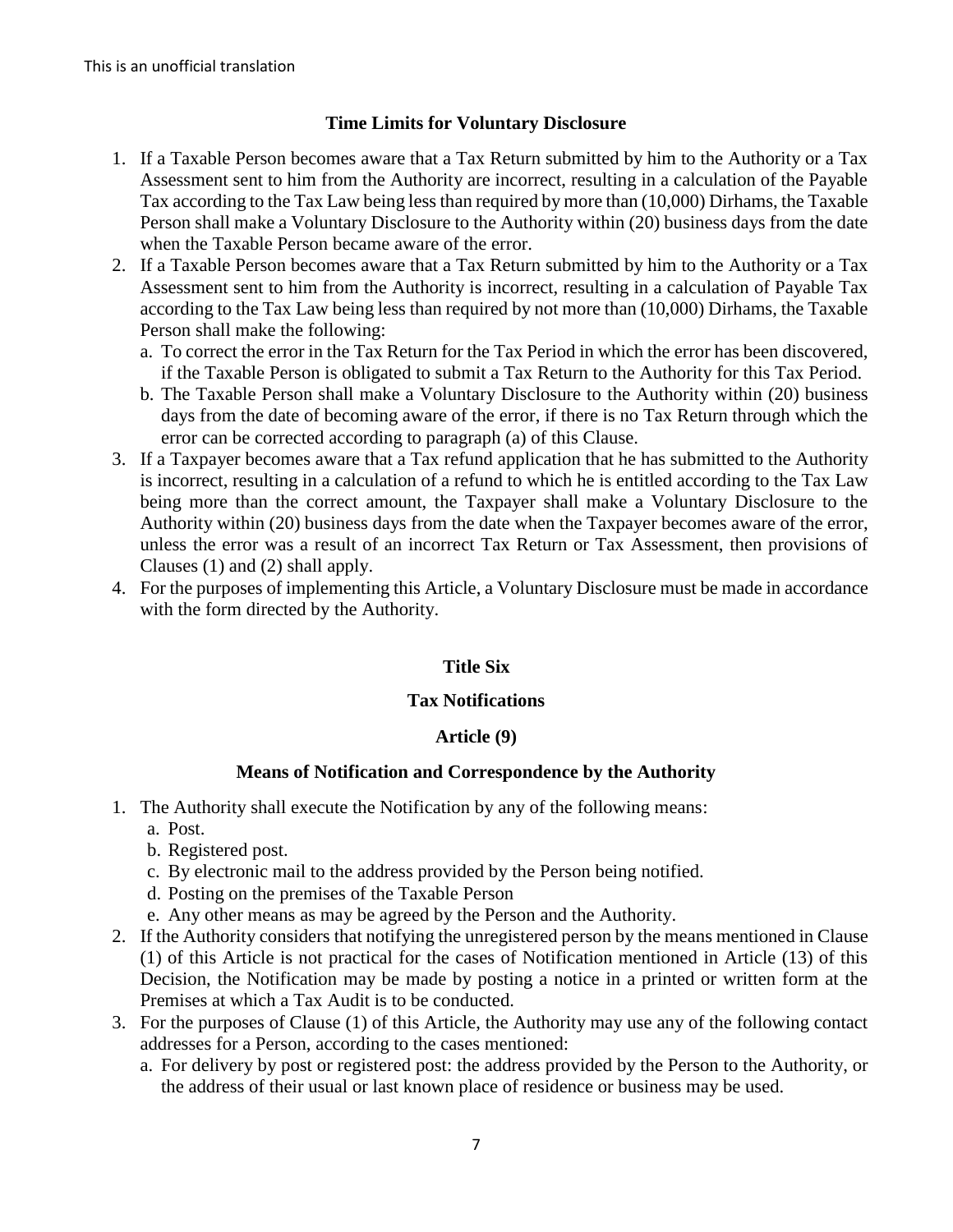- b. In case of natural Person: the email address that they have provided to the Authority or the Person's last known email address may be used.
- c. In case of legal Person: the email address shall be used in the following order:
	- 1) The email address that they have provided to the Authority.
	- 2) The email address of any Person acting in favour or on behalf of the Person being notified concerning the relevant matter.
	- 3) The last known email address of a Person acting in favour or on behalf of the Person being notified concerning the relevant matter.
	- 4) Any other email address of another Person, if there are reasonable grounds to suppose that that Legal Person will receive the Notification through that other Person.
- 4. For the purposes of making a communication under Clauses (1) and (2) of this Article, the Authority may communicate with either of the following:
	- a. The relevant Person.
	- b. The Tax Agent or Legal Representative of the Taxable Person.

#### **Title Seven**

#### **Tax Agents**

#### **Article (10)**

#### **Procedures for listing a Tax Agent in the Register and Rights and Obligations of Tax Agents**

- 1. Anyone requesting to be listed in the Register shall satisfy the following conditions:
	- a. To be of good conduct and behaviour and to have never been convicted of a crime or misdemeanor prejudicial to honour or honesty, irrespective of whether or not he may have been rehabilitated.
	- b. To hold at least a certified bachelor or Master degree in tax, accounting or law from a recognised educational institution, or a bachelor degree in any field plus a tax certification as accepted from an internationally known tax institute.
	- c. To have a relevant recent experience of at least three years, in either tax, qualified accounting or law, with the ability to communicate orally and in writing in both Arabic and English.
	- d. To pass any tests to meet qualification standards as may be specified by the Authority.
	- e. To be medically fit to perform the duties of the profession.
	- f. To hold a professional indemnity insurance contract.
	- g. To perform his activity through a legal person approved by the Ministry of Economy and the local competent authority.
- 2. The Person shall submit an application for listing in the Register to the Authority using the form specified by the Authority.
- 3. The Authority may request further information from the Person applying for registration, request an interview with the Person or check references provided in the application before deciding whether or not to list the applicant as a Tax Agent.
- 4. The Authority shall review the applications and shall issue its decision within (15) business days from receiving the application. Exceptionally, in case of gathering additional information under Clause (3) of this Article, it shall issue the decision within (15) business days from the date of receipt of the information.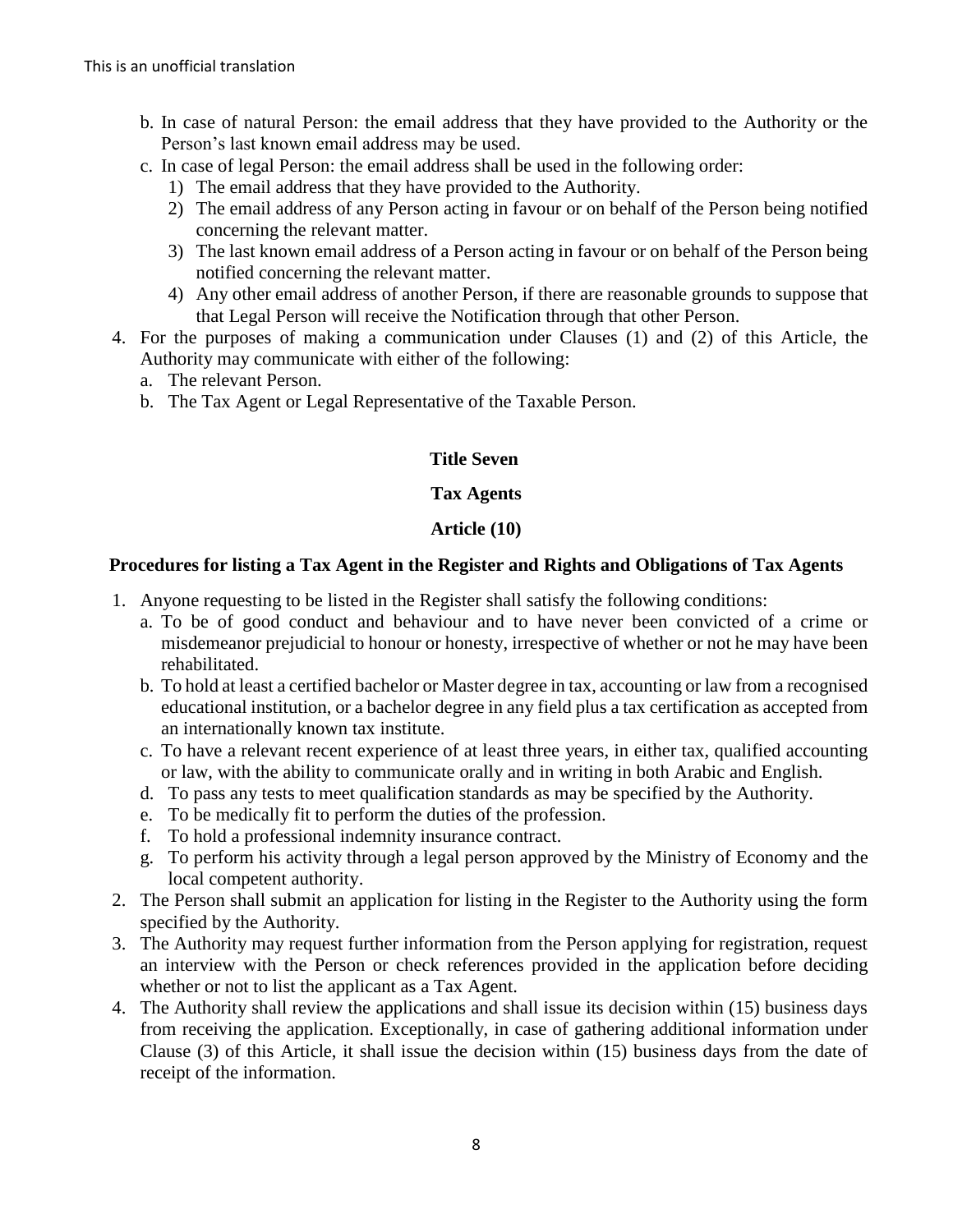- 5. If the Authority accepts the application, the applicant will be listed in the Register within (5) business days from the date of the Authority's approval of the application or any other date that may be specified by the Authority after settling the required fees.
- 6. The Authority may refuse an application for listing a Person in the Register in any of the following cases:
	- a. The Person fails to meet the conditions specified in Clause (1) of this Article.
	- b. Listing the Person as a Tax Agent would adversely affect the integrity of the Tax system.
- 7. The Authority shall notify the Person whether or not his application to be listed in the Register has been accepted or rejected within (20) business days from the date of the Authority's approval of the application.
- 8. Listing in the Register shall be valid for three years from the date of registration. The relevant Person shall be required to renew his listing before expiration of such period according to the mechanism determined by the Authority.
- 9. The Authority may de-list the Tax Agent from the Register in any of the following cases:
	- a. If it was proven to the Authority that the Person is not eligible to be a Tax Agent.
	- b. If the Authority found that the continued registration of the Person as a Tax Agent would adversely affect the integrity of the Tax system.
	- c. If he committed a significant violation of the provisions of Law or Tax Law.
- 10. Upon de-listing a Person from the Register, the Authority shall notify that Person regarding the de-listing within (5) business days of the decision and provide reasons for the decision.
- 11. Where a Person appoints a Tax Agent to act in his name and on his behalf, the Tax Agent shall:
	- a. Assist the Person with his Tax obligations according to a contractual agreement between the Person and the Tax Agent.
	- b. Without prejudice to any obligations in the Law, maintain the confidentiality of any information obtained in the course of performing his duties as a Tax Agent.
	- c. Refuse to participate in any work or plan which may result in a breach of any law by any Person or may jeopardize the integrity of the tax system.
- 12. In performing his duties as a Tax Agent, the Tax Agent may rely on information provided to him by the Person unless the Tax Agent has reasonable grounds for believing that the information may be incorrect.

# **Title Eight**

## **Tax Audits**

## **Article (11)**

## **Regularity of Tax Audits**

- 1. When the Authority decides on whether or not to conduct a Tax Audit on a Person, it shall consider the following:
	- a. That a Tax Audit is necessary for protecting the integrity of the Tax system.
	- b. The responsibility of the Person, or anyone associated with him, to comply with the Law and Tax Law.
	- c. The likely Tax revenue at stake, and the administrative and compliance burdens on both the Person and the Authority resulting from performing a Tax Audit.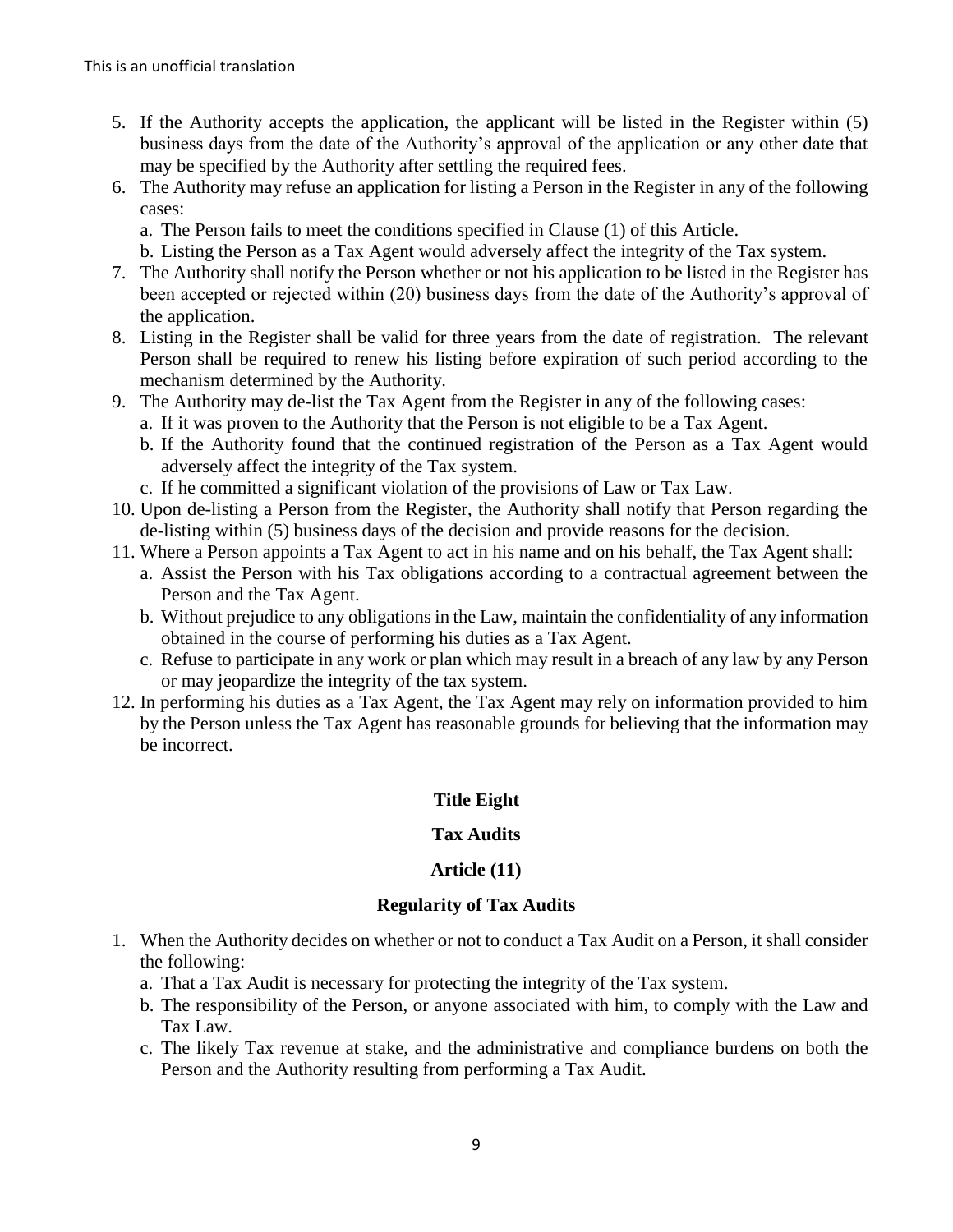- 2. If the Authority decides to re-audit a business, it shall take into consideration the results of the previous Tax Audit, any new information or data, which are likely to change the Authority's position.
- 3. Notwithstanding Clauses (1) and (2) of this Article, a decision by the Authority to conduct a Tax Audit may not be challenged by any Person.

# **Article (12)**

# **Right to Conduct Tax Audit**

- 1. For the purposes of conducting a Tax Audit, the Authority may inspect:
	- a. The Premises.
	- b. The Documents available at the Premises.
	- c. The Assets that are available at the Premises.
	- d. The accounting systems used by the Person subject to Tax Audit.
- 2. For the purposes of implementing provisions of Clause (4) of Article (17) of this Law, the Tax Auditor shall obtain the prior written consent of the Director-General, as well as a permit from the Public Prosecutor to be able to enter the part of the Premises where the Premises or parts thereof are used as a dwelling.
- 3. For the purposes of implementing Clause (1) of this Article, the occupational tenant of the Premises, or in the absence of the occupational tenant, any Person the Authority considers as having control over the Premises, shall provide the Authority with all reasonable facilities necessary for the effective exercise of its powers under this Article.

## **Article (13)**

## **Notice of Audit**

- 1. Any notice of a Tax Audit sent by the Authority shall state the possible consequences of obstructing the Tax Auditor in the exercise of his duty.
- 2. Where a Tax Auditor is assigned to carry out a Tax Audit according to Clause (4) of Article (17) of this Law, he shall provide a notice in writing at the beginning of the Tax Audit to the following:
	- a. The occupational tenant of the Premises if he is present at the time of beginning the Tax Audit.
	- b. The Person who appears to be in charge of the Premises if he is present and the occupational tenant is not present.
	- c. In any other case, the notice shall be posted on a prominent place in the Premises.
- 3. Any other official of the Authority whom a Tax Auditor considers necessary for the effective exercise of his powers under this Decision may accompany the Tax Auditor to any Premises.
- 4. A Tax Auditor carrying out a Tax Audit at the Premises of a Person based on a permission of the public prosecutor according to Article (12) of this Decision, shall present the permit issued by the Authority as well as the permit obtained from the public prosecutor, in addition to the proof of identity every time he is requested to do so.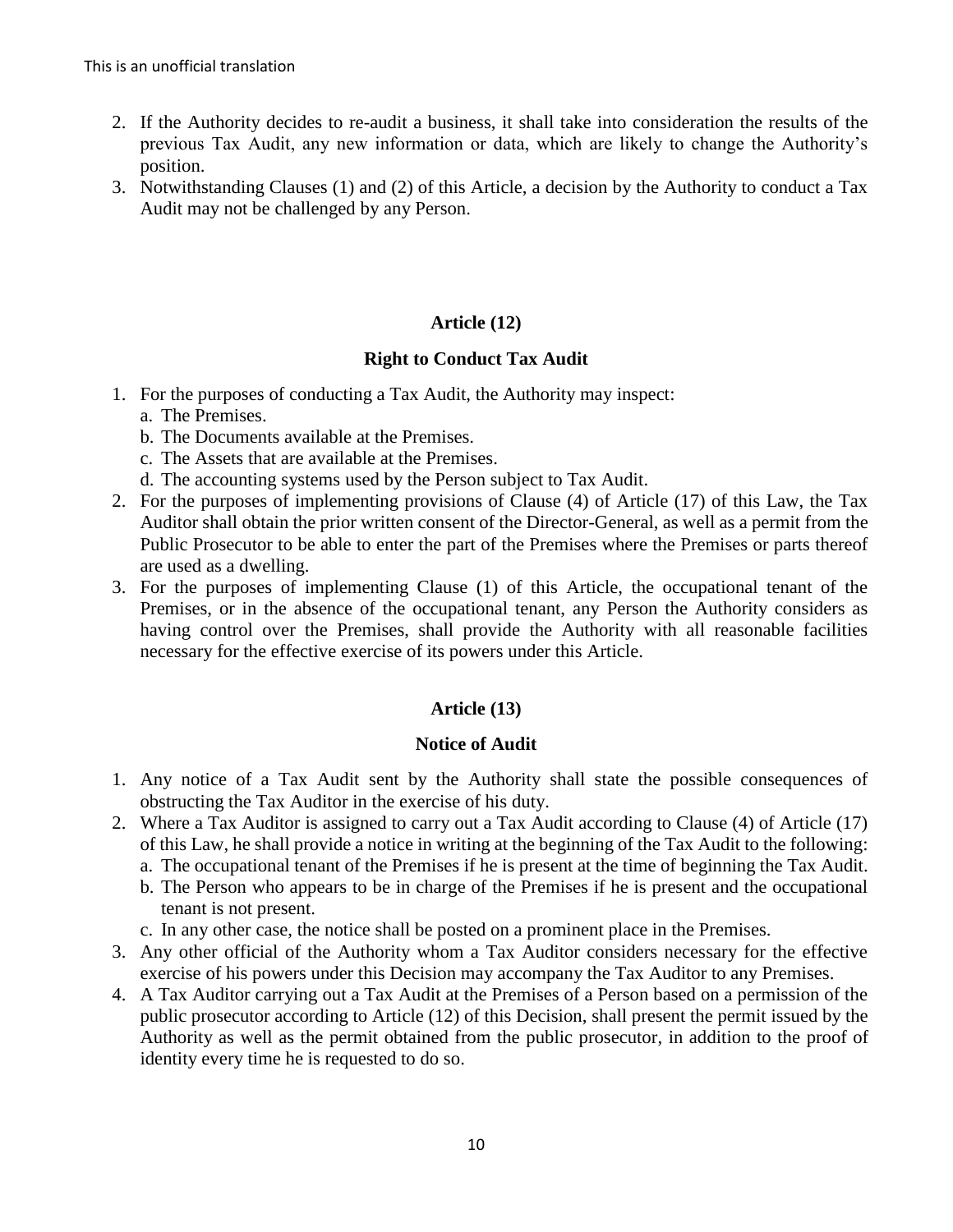# **Article (14)**

## **Power to remove and retain Original Documents or Assets or make Copies Thereof**

- 1. Where an original Document is provided to or inspected by a Tax Auditor during a Tax Audit, he may:
	- a. Make copies of the Document.
	- b. Remove the Document for a period specified by the Tax Auditor for the completion of his work, or make copies of it during the removal period, provided that he notifies the Person of such matter.
- 2. For purposes of Article (12) of this Decision, the Tax Auditor may remove any Asset provided thereto, or inspected by him for a period specified by the Authority for the purposes of completing the Tax Audit.
- 3. Where a Document is removed under Clause (1) of this Article or an Asset is removed under Clause (2) of this Article, the Authority shall provide a record of what was removed, within (10) business days from the date of removal, to any of the following:
	- a. The owner of the Document or the Asset.
	- b. The occupational tenant of the Premises in which the Document or Asset were removed.
	- c. The Person who had custody or control of the Document or Asset immediately before the removal.
- 4. The record referred to in Clause (3) of this Article shall include the following:
	- a. The purpose for removing the Asset or Document.
	- b. The nature of the Asset or Document so removed.
	- c. The location where the Asset or Document is stored and the conditions of storage.
	- d. The period for which it is expected to be retained by the Authority.

## **Article (15)**

#### **Power to Mark Assets and Record Information**

The Authority shall have the power to:

- 1. Mark Assets for the purpose of indicating that they have been inspected.
- 2. Obtain and record information relating to the Premises, Assets, Documents and accounting systems that have been inspected.

## **Article (16)**

## **Storage and Providing Access to removed Documents and Assets**

- 1. Any Documents or Assets removed under Article (14) of this Decision shall be kept and stored by the Authority for the duration required for the completion of the Tax Audit in accordance with the conditions included in Clauses (2) and (3) of this Article.
- 2. Any Documents or Assets removed and retained shall be returned to the Person to whom a record has been provided under the provisions of Clause (3) of Article (14) of this Decision in a condition as good as practically possible. The Authority may dispose of the Assets that naturally deteriorate and hence cease to have value, in accordance with the internal procedures of the Authority.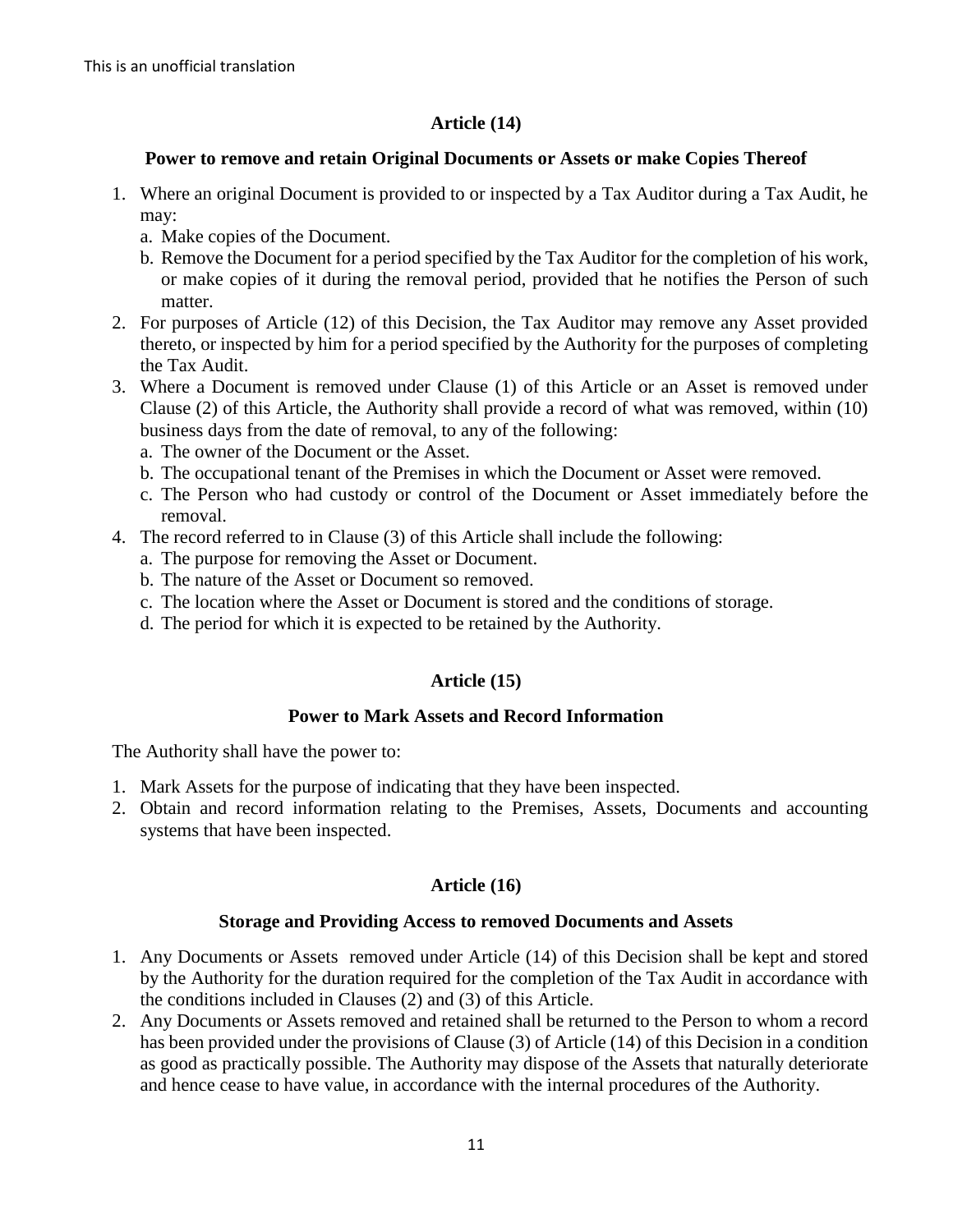- 3. For perishable Assets, the Authority shall have the right to dispose of them (45) business days after their removal, in accordance with the internal procedures of the Authority.
- 4. The Authority shall notify the owner of an Asset (10) business days prior to exercising its right under Clauses (2) or (3) of this Article, of its intention to dispose of the Asset in whole or in part, and give the owner an opportunity to take back the Asset in whole or in part.
- 5. Where the Person from whom the Asset or Document was taken submits a request to view the Asset or Document, the Authority may:
	- a. Allow the Person who made the request to view the Asset or Document under the supervision of the Authority for the purpose of photocopying or photographing the Document or photographing the Asset.
	- b. Photocopy or photograph the Document or photograph the Asset, and provide the photocopy or the photograph to the relevant Person.
	- c. Reject the request where the Authority believes that it would prejudice any of the following:
		- 1) That Tax Audit.
		- 2) The Tax Audit of another Person.
		- 3) Any investigation related to any of the Documents or Assets to be viewed.
		- 4) Any criminal proceedings related to the Document or the Asset to be viewed.

# **Article (17)**

# **Result of the Audit**

- 1. The Person subject to the Tax Audit shall be notified of the results of the Tax Audit within (10) business days from the end of the audit.
- 2. Where the Person subject to the Tax Audit is notified of the results of the Tax Audit in accordance with Clause (1) of this Article, he may request the Authority to view or obtain Documents and data on which the Authority based the assessment of Due Tax. Such request shall be made in writing or through such other form adopted by the Authority within (20) business days from the date of the notice provided by the Authority, and shall provide the requested information within (10) business days in the following manner:
	- a. A paper or electronic copy of the Document or data requested.
	- b. The original Document or data requested if such Documents or data belong to the Person subject to the Tax Audit who made the request.
- 3. The Authority is not required to provide:
	- a. Documents or data which would reveal internal correspondence or decisions made by the Authority.
	- b. Any confidential information or data related to any other Person or Persons.
	- c. Any Documents or data, which are known to be in possession of the Person, who is subject to the Tax Audit and made the request. In this case, the Authority shall provide the Person subject to the Tax Audit with sufficient information to enable him to identify the Documents and data requested.

# **Article (18)**

# **Notice to Provide Information or Documents**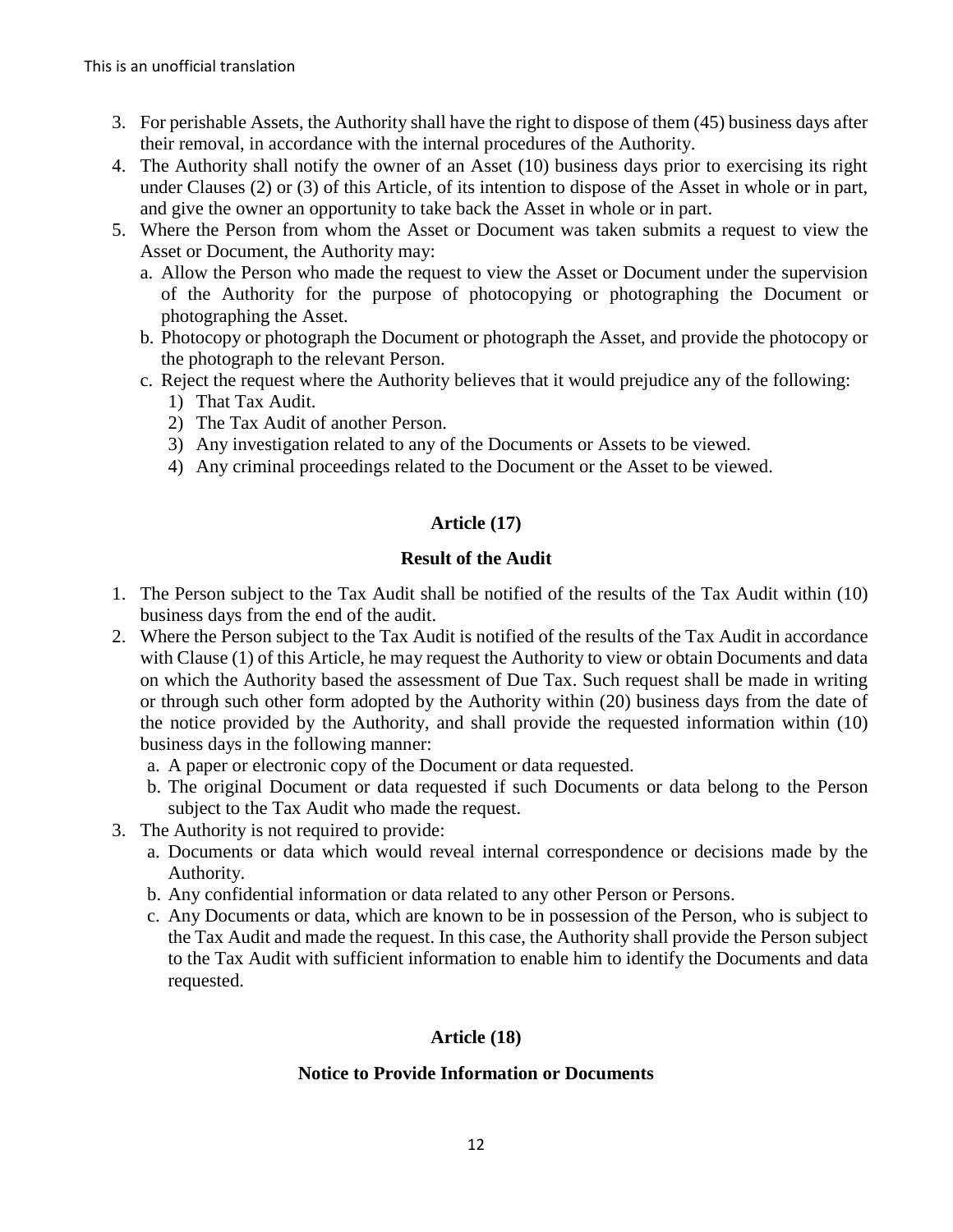The Authority may issue a Notification requiring a Person to provide any information or any Documents in relation to himself or another Person, if these Documents or information are considered necessary by the Authority.

## **Article (19)**

#### **Complying with Notifications**

- 1. Where a Person has been notified to provide information or Documents, the Person shall do so within the period specified and by the means and in the form determined in the Notification.
- 2. Where a Notification requires a Person to provide information or Documents, these shall be submitted at any of the following places:
	- a. A place agreed upon between the Person and the Authority.
	- b. The place determined by the Authority provided that this place is appropriate and not used solely as a dwelling.

#### **Title Nine**

#### **Tax Assessment and the Administrative Penalties Assessment**

## **Article (20)**

#### **Considering Taxes as Debts owed to the Authority**

Where an amount of Tax or Administrative Penalty has been assessed and notified to any Person under the Tax Law, it shall be deemed to be a debt to the Authority, and may be collected accordingly.

## **Article (21)**

#### **Notification of Tax Assessment or Administrative Penalty Assessment**

- 1. A notification of Tax Assessment shall contain sufficient information regarding the Tax Assessment, and include at least the following:
	- a. The Taxable Person's name and address.
	- b. The Taxable Person's Tax Registration Number, if applicable.
	- c. The Tax Assessment reference number.
	- d. The Tax to which the assessment relates.
	- e. A Tax summary, which includes: the details of the Tax declared and adjustments made.
	- f. Reasons for Tax Assessment.
	- g. Net Tax due to the Authority or refundable by the Authority.
	- h. The date any Due Tax is payable and the method of payment.
- 2. A notification of an Administrative Penalty Assessment shall contain sufficient information regarding the Administrative Penalty Assessment, and shall include at least the following:
	- a. The Person's name and address.
	- b. The Taxable Person's Tax Registration Number if applicable.
	- c. The Administrative Penalty Assessment reference number.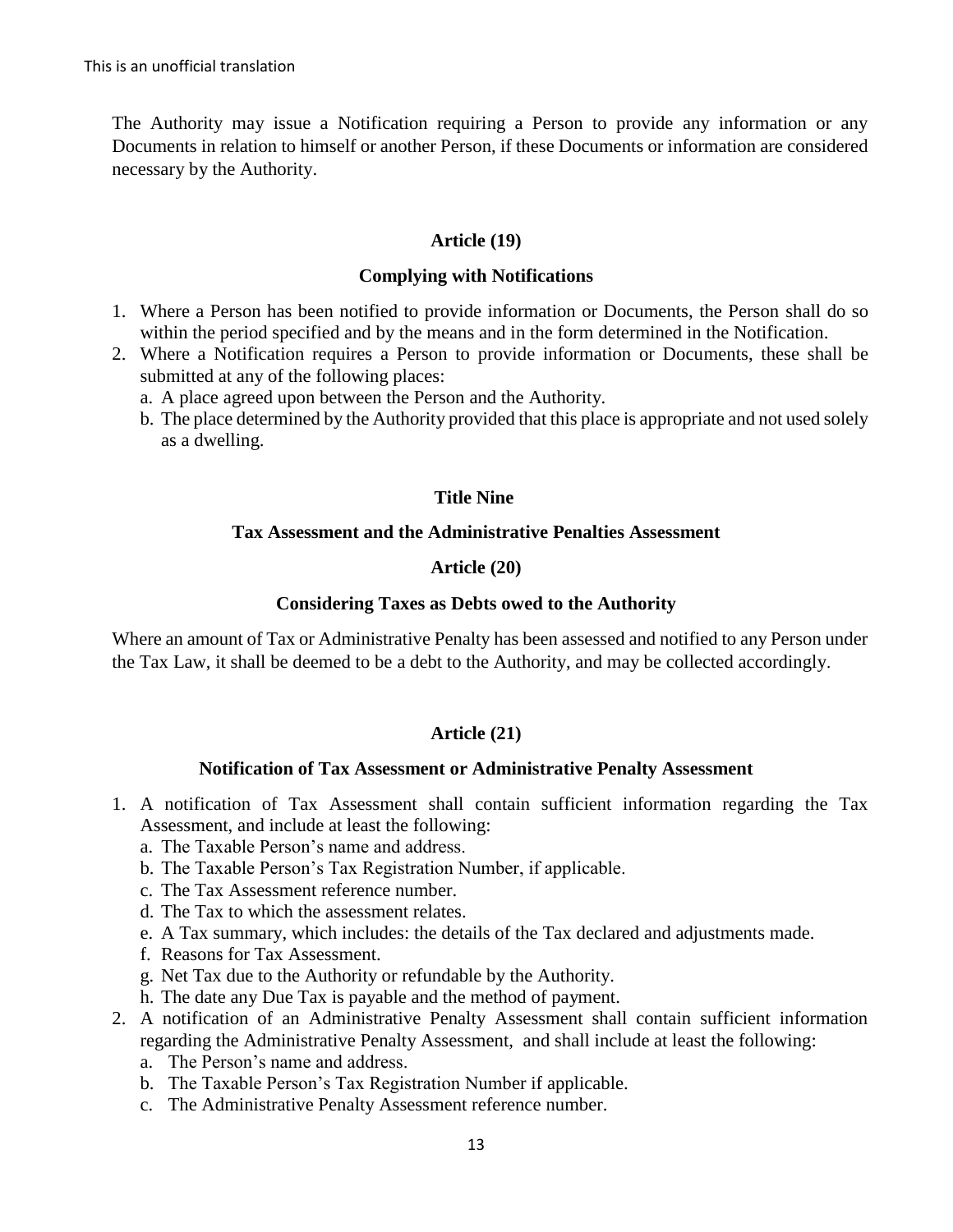- d. The Tax to which the Administrative Penalty Assessment relates.
- e. The violation for which the Administrative Penalty has been assessed.
- f. The Administrative Penalty summary, which includes: the amount of Administrative Penalty imposed, the amount of Tax to which the Administrative Penalty relates, and any reductions to the Administrative Penalty.
- g. Total of Administrative Penalties due to the Authority.
- h. The date any Administrative Penalty due is payable and the method of payment.

## **Title Ten**

#### **Tax Refunds**

## **Article (22)**

#### **Procedures of Getting a Tax Refund**

- 1. Subject to any further conditions specified in the Tax Law, a Taxpayer shall apply for a refund as per the mechanism specified by the Authority.
- 2. The Authority shall, within (20) business days of an application being submitted, review the application and notify said Taxpayer of accepting or rejecting the refund claim. Where the Authority has reasonable grounds for requiring a period longer than (20) business days to consider his application, it shall notify the relevant Taxpayer thereof.
- 3. Where the Authority has approved a refund application in accordance with Clause (2) of this Article, it shall, within (5) business days of the approval, either make the appropriate payment to the Person or notify the Person that the Authority will offset the amount requested to be refunded against any other Payable Tax or Administrative Penalties due, or to notify the Person that the refund will be postponed until all due Tax Returns are submitted to the Authority; any amount in excess of such liability shall be refundable in conformity with the conditions contained in the Tax Law .
- 4. The payment of a refund amount shall be made to the Person entitled to the refund by the means acceptable to the Authority.

## **Title Eleven**

## **Bankruptcy Cases**

## **Article (23)**

#### **Responsibilities of Bankruptcy Trustee in Case of Bankruptcy**

1. If a Business or part of a Business is subject to bankruptcy proceedings and a Person has been appointed as a trustee in bankruptcy, that trustee shall be treated as representing and carrying out the Business or the part of the Business until the expiration date of his appointment as a trustee in bankruptcy under the Federal Decree Law No (9) of 2016.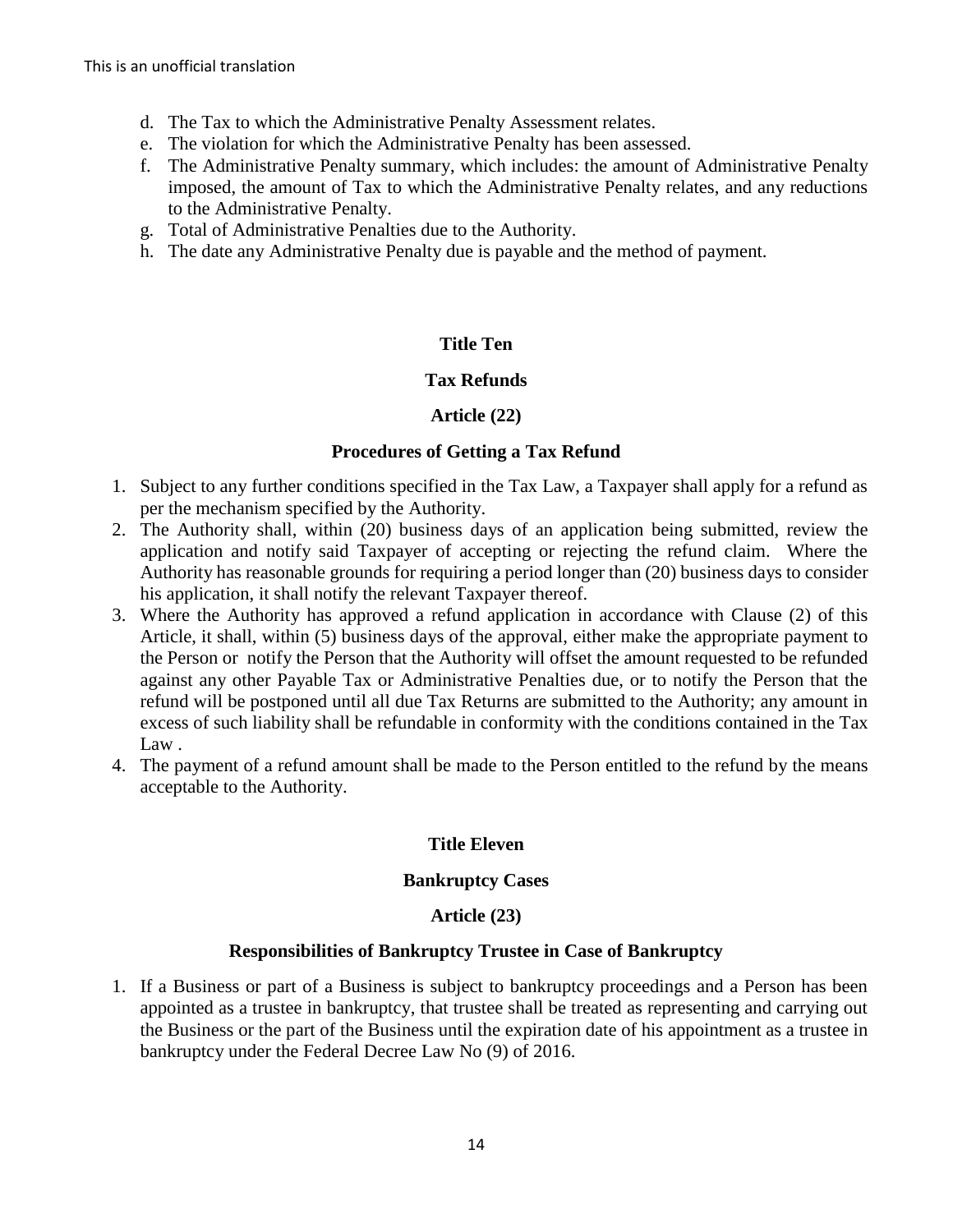- 2. Where the Authority has notified an appointed trustee of the Due Tax, the trustee may apply for a review, objection or appeal of the decision, in accordance with the rules and controls stated in Title Four of the Law.
- 3. Any Payable Tax due to the Authority shall be paid by the trustee in accordance with the settlement mechanism applicable to the Payable Tax.

## **Title 12**

#### **Disclosure of Information**

#### **Article (24)**

#### **Disclosure of information**

- 1. The Authority staff and any Persons delegated by the Authority to execute the provisions of the Law or the Tax Law shall not disclose information they become aware of by virtue of carrying out a function at the Authority, except in the following cases:
	- a. The disclosure is made upon a decision of a judicial authority for the purposes of a civil or criminal case before the Competent Court with respect to a matter falling within the Authority's functions.
	- b. The disclosure is made to a competent government entity that was determined by a decision of the board of directors, after concluding a memorandum that stipulates such disclosure, the use that may be made of the information disclosed, the arrangements for the control, security, subsequent disclosure and the accuracy of the information, including the access to that information by Persons.
	- c. The disclosure is made in the implementation of international conventions or treaties.
	- d. The disclosure is requested by a Person or their Tax Agent in relation to any part of their file which is held by the Authority.
	- e. The disclosure is made to another specialised Authority's staff member, provided it is made at a place and in accordance with the confidentiality conditions under which the Authority expects that Person to perform his duties and functions.
- 2. For purposes of Clause (1) of this Article, "the Authority's staff" means:
	- a. The chairman and members of the Board.
	- b. The Director-General.
	- c. Any other officer of the Authority.
- 3. For the purposes of implementing this Article, the Board may specify the following:
	- a. The Persons working at the Authority, whose functions allow them to disclose information and the nature or category of such information which may be disclosed.
	- b. The date on which disclosure may be made.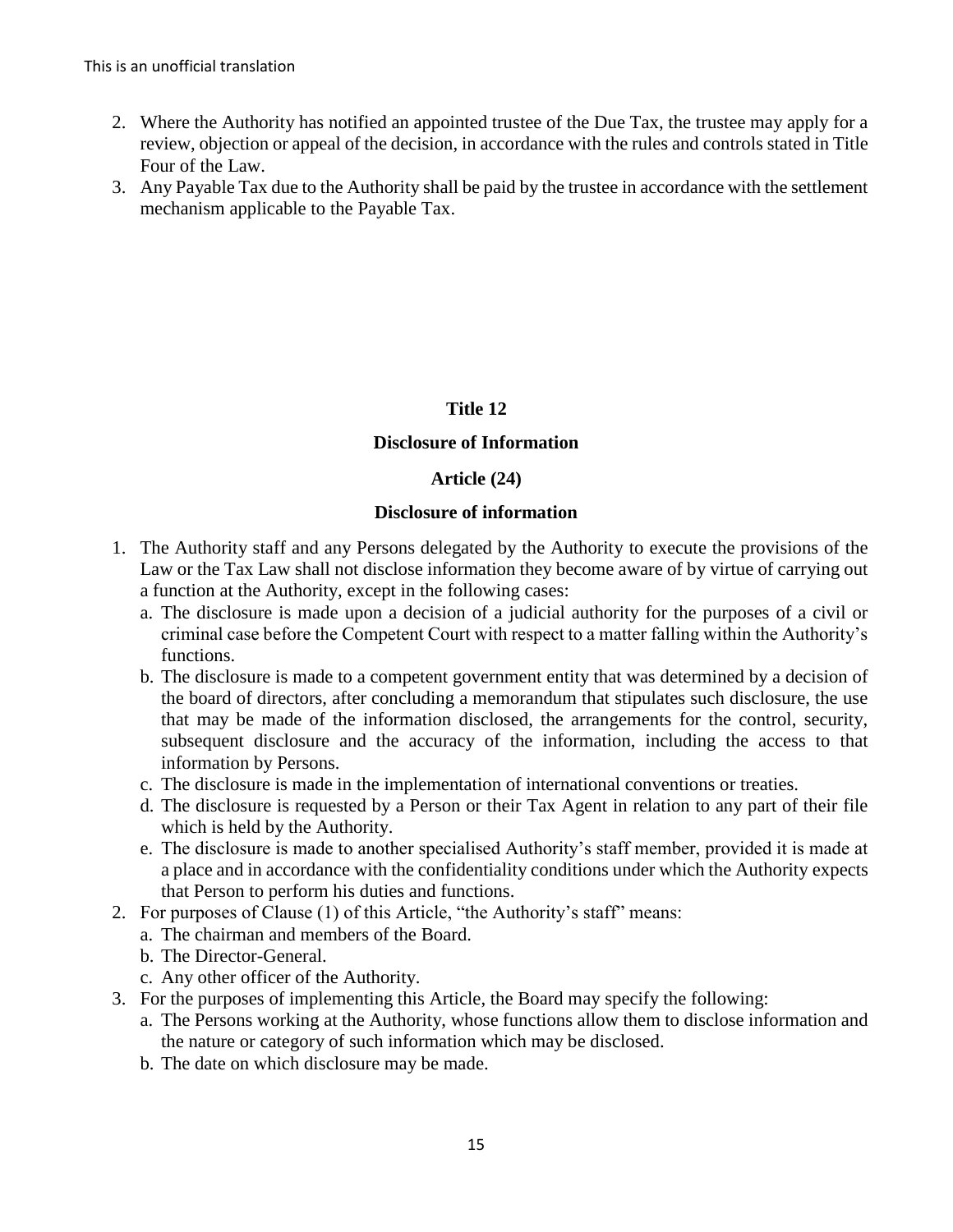# **Article (25)**

## **Disclosure of Information by the Authority's Staff after Leaving Function**

If an Authority's staff member leaves his job, he shall remain under the same duty of confidentiality in respect of information known or held by him at the time that he was authorised to carry out his functions as a competent officer of the Authority, save where a Competent Court or the Public Prosecutor orders the disclosure of any such information.

# **Title Thirteen**

# **Reduction in or exemption from Administrative Penalties**

# **Article (26)**

# **Reduction of Administrative Penalties or Exemption Therefrom**

- 1. The Authority may reduce or waive any administrative penalties imposed on any person whose violation of the provisions of the Law or Tax Law was proved, according to the following provisions:
	- a. The Person has an excuse that is acceptable to the Authority.
	- b. The Person provides evidence that justifies the excuse and the violation it caused, which led to the imposition of Administrative Penalties.
	- c. The reduction or exemption application shall be notified to the Authority as per the mechanism specified by the Authority within 10 business days as of the end of the acceptable excuse.
	- d. The Person shall not have been subject to any Administrative Penalties in the 2 years preceding the application.
	- e. The Person shall demonstrate that they have corrected the violation.
- 2. For the purposes of paragraph (a) of Clause (1) of this Article, an acceptance of an excuse shall be decided by a committee, set up by a decision of the Director-General, consisting of three officers, specialised in reviewing the excuse and evidence provided by the violating Person, and accepting or rejecting the excuse subject to Clauses (3) and (4) of this Article.
- 3. An excuse shall not be considered acceptable if the act that led to the violation was deliberate.
- 4. The following shall not ordinarily be considered an acceptable excuse:
	- a. Insufficiency of funds.
	- b. Reliance on another Person.
- 5. The Authority shall make its decision in respect of the reduction of the Administrative Penalties or exemption therefrom within (20) business days from receiving the application, and shall notify the Person of said decision within (10) business days as of issuing its decision.

# **Article (27)**